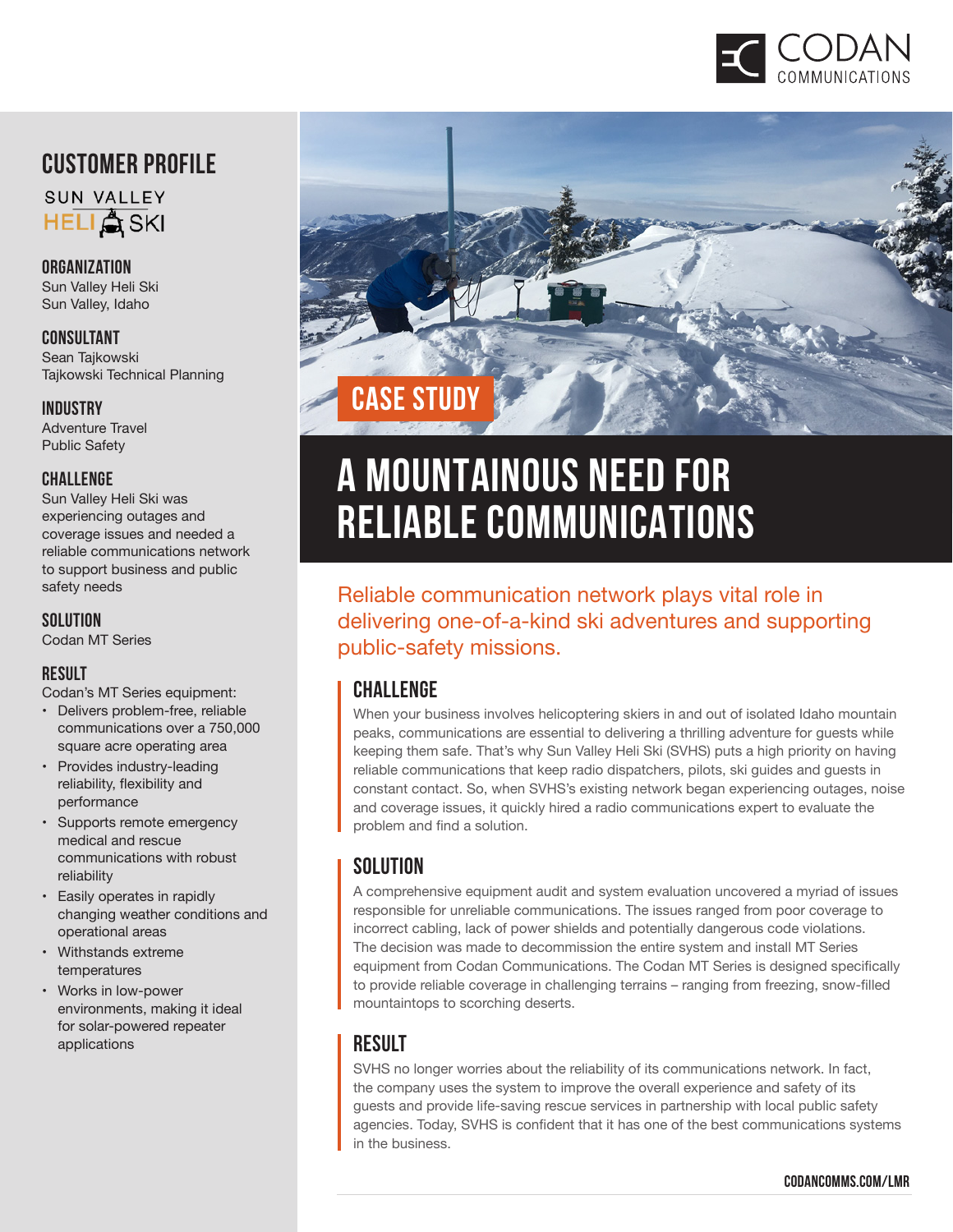

# **A One-of-a-Kind Experience**

Picture this: You're 10,000 feet in the air over the backcountry of Idaho, gazing out the helicopter window at majestic, snow-filled peaks across the Soldier, Smoky, Boulder and Pioneer Mountain ranges below. You'll soon be dropped off on a mountaintop. Then you'll ski down untouched powder, accompanied by a few friends and an experienced guide from Sun Valley Heli Ski. You'll be carrying an air-pack and an avalanche transceiver along with a two-way radio that allows you to communicate with other skiers, your guide, the helicopter crew and those back at home base. And you're going to have the adventure of a lifetime.

# **one of The Most Experienced Heli-Ski OperationS in the Business**

During skiing season, SVHS gives up to 16 clients a day an experience like the one described above. SVHS began its helicopter ski operations in 1965, making it the oldest and one of the most experienced heli-ski operations in the United States. SVHS has exclusive U.S. Forest Service helicopter rights to more than 750,000 square acres – the largest heli-skiing area in the contiguous 48 states.

"Flying in the mountains, the weather can change pretty quickly. And we're doing backcountry skiing in potential avalanche terrain. So, there's a lot going on," says Jay Levine, owner and general manager of SVHS. "That's why reliable radio communications are important. We operate in a way that provides our clients an incredible safe and secure experience like no other."

#### **When Communications are Critical**

With such a large operating area, SVHS knows that good communications are critical to both the guest's experience and safety.

"We need to be able to communicate with each other for 100 different reasons. We have regular check-ins. When our crew changes location, they communicate that from the field to the dispatcher. Skiers and guides also have to communicate between themselves while they are skiing," Levine says. "Plus, there are the logistics. Are they ready for a pick-up, or are they still getting their gear together? When are we meeting for lunch? Who will be the first group to leave the field?"



Jay Levine, owner and general manager of Sun Valley Heli Ski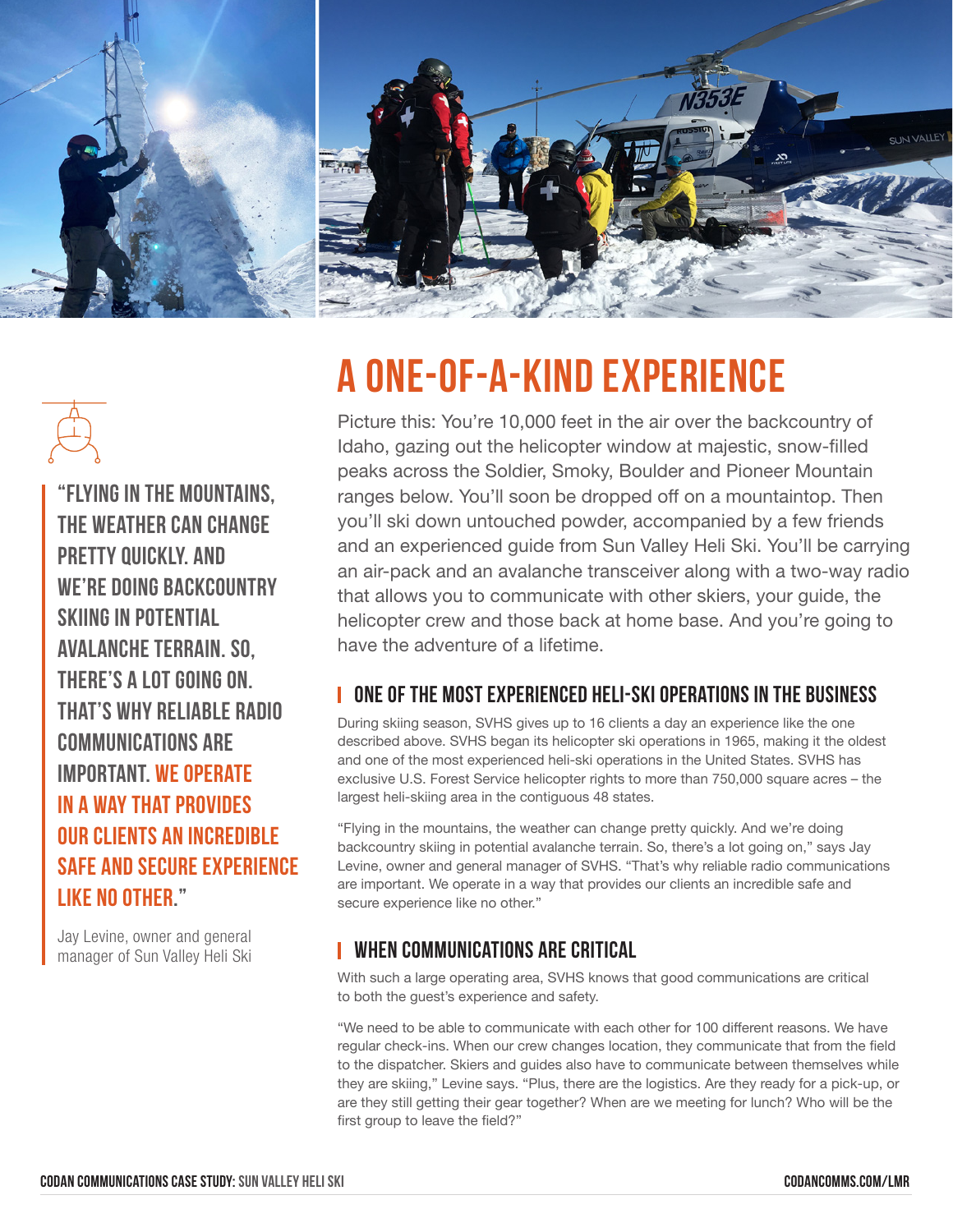

**"For an application like this, you need a high-tech system that can support special applications. You need a product that can withstand extreme weather. You need to understand the impact of batteries and solar power. Codan was my first choice because I knew it would work in this type of terrain and extreme conditions."** 

Sean Tajkowski, Tajkowski Technical Planning



SVHS guides also check weather and snow conditions as they ski down the mountains – including using sophisticated avalanche risk evaluation methods such as building snow pits – and radio headquarters to report what they discover.

"Communications are huge. You wouldn't be able to operate without communications. And that's exceptionally challenging in regions where you don't have a lot of direct ability to communicate because of the terrain," Levine adds.

### **Rip and Replace**

That's why when SVHS began experiencing outages, noise and coverage issues with its system a few years ago, it hired Tajkowski Technical Planning to diagnose the problem and find a solution. Tajkowski did a complete system audit and found signal transmission/ reception issues, improperly installed equipment and dangerous code violations across the network. As a result, he urged SVHS to replace its entire network – and recommended installing Codan Communications MT Series LMR communications equipment.

"For an application like this, you need a high-tech system that can support special applications. You need a product that can withstand extreme weather," Sean Tajkowski says. "You need to understand the impact of batteries and solar power. Codan was my first choice because I knew it would work in this type of terrain and extreme conditions."

# **A Network that Exceeds Expectations**

To support SVHS's communications needs, Tajkowski installed Codan repeaters on the mountaintop to support person-to-person communications between all parties involved in the heli-skiing adventure – including the helicopter crew, those back at headquarters, guests and SVHS guides on the ground.

The main radio/repeater is located in a shelter that sits at 10,000 feet and is powered by a DC solar power plant. The shelter contains the radio as well as scientific instruments and a cellular modem to enable remote monitoring and maintenance. The equipment must be robust enough to withstand both extremely cold weather and high heat. Temperatures commonly drip to -40°F.

"That radio has been up there in a shelter for years now," says Tajkowski. "It's still tuned and working well. It's never failed. The network is performing far beyond our expectations."

# **A Tactical Approach to Extending Coverage**

SVHS also uses "tactical radios" at various locations to extend coverage when needed. The tactical radios/repeaters are flown via helicopter to the top of peaks and placed in areas that support the broadest possible coverage range. Sites are determined by performing in-depth network planning analysis that uses radio propagation tools and even Google Earth to determine the best location.

"Where you put the repeaters is very strategic. It needs to be dynamic enough to reach all desired areas. You don't want shadows," says Tajkowski. "We've learned a lot over the years, working within the terrain, about how to overcome the coverage challenges. That's what the tactical systems really do for us."

# **A BIG INVESTMENT IN PUBLIC SAFFTY**

SVHS's Codan Communications network is so robust that it plays a dual role. It's used both for SVHS operations and also for search and rescue. The system was built to meet public safety specifications so that SVHS can assist public safety organizations – from the local level all the way to the state level – with air support.